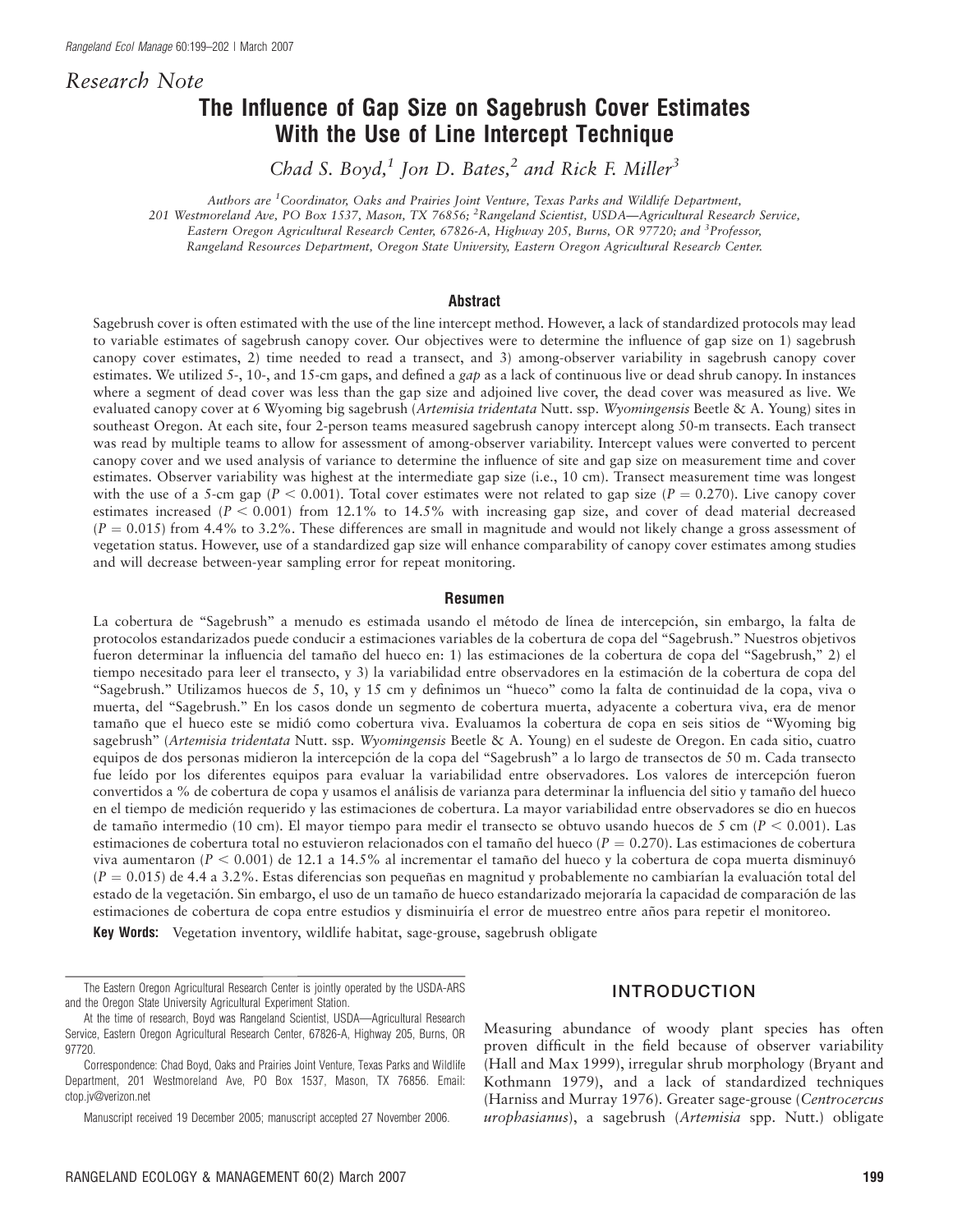

Figure 1. Hypothetical line intercept measurement of shrubs with the use of a 10-cm gap size illustrating the various gap rules incorporated in this study. In scenario A both the live and dead shrub canopy intercept would be measured collectively, because the gap in live canopy is  $<$  10 cm. In scenario B, intercept would include separate measurements for both shrub segments. The area in between these segments would not be measured, because the gap is  $> 10$  cm. In scenario C, a single intercept measurement is recorded across both live shrubs because the gap between live shrub canopy is  $<$  10 cm; the dead canopy is not recorded for the same reason. In scenario D the intercept of dead canopy is recorded because live shrubs are  $>$  10 cm apart; live shrubs are measured separately for the same reason.

inhabiting portions of most western US states, have experienced marked decline in recent years (Connelly and Braun 1997). This species depends on sagebrush as both a source of cover (Gregg et al. 1994) and forage (Patterson 1952; Barnett and Crawford 1994). Line-intercept–based techniques (Canfield 1941; Hanley 1978; Bonham 1988) are frequently used to estimate cover in sage-grouse habitat to assess habitat suitability (e.g. Klebenow 1969; Sveum et al. 1998) and these values may in turn be used for developing habitat management guidelines (e.g., Connelly et al. 2000). At present there has been little effort to standardize techniques for line intercept measurement. Variability in technique could influence perceptions of the habitat requirements for sage-grouse and other sagebrush obligates, as well as comparability of results from different studies. The present literature reflects a wide variety of line intercept field protocols to characterize sage-grouse habitat, including variable transect length and transect layout. A gap refers to a break in contiguous shrub cover. Ideally, gaps smaller than a predetermined size are ignored, and larger gaps are excluded from the measurement of canopy cover. Wambolt et al. (2006) compared line intercept results between a 3-cm gap and no gap (i.e., intercept of entire plant canopies), but to date, there are no published articles that characterize how different gap sizes impact canopy cover estimates along a line intercept transect. Our objectives were to determine if varied gap sizes influence 1) sagebrush canopy cover estimates, 2) time necessary to measure sagebrush canopy cover, and 3) observer variation in sagebrush canopy cover estimates along 50-m transects.

### **METHODS**

All data were collected in Wyoming big sagebrush (Artemisia tridentata Nutt. ssp. Wyomingensis Beetle & Young) communities located within the 6 500-ha Northern Great Basin Experimental Range in Harney County, Oregon. Data were collected on 27 August 2003 after ephemeral leaf drop. We selected 6 sites that were representative of the continuum of shrub canopy cover present in Wyoming big sagebrush communities at the experimental range. At each site we ran 4 parallel 50-m transects spaced 15 m apart. Transects were marked with 50-m plastic tapes, pulled taut, and staked on both ends. Four teams of 2 persons were then randomly assigned 2 transects per site to measure shrub canopy cover. Observers measured canopy intercept from the plastic tape, or with a smaller handheld metal tape. Within a team, 1 person always read canopy cover at all sites/transects, and the second recorded data and kept track of the time it took to complete the cover readings on each transect.

Gaps were defined by a lack of continuous live or dead shrub canopy within or between (i.e., interspace) canopies of individual shrubs. Breaks in cover larger than a specific gap size were excluded from canopy measurement (Fig. 1). In instances where a segment of dead cover was less then the gap size and adjoined live cover, the dead cover was measured as live (e.g., Fig. 1, scenarios A and C). Each team measured live and dead sagebrush canopy intercept using 5-, 10-, and 15-cm gap sizes along each measured transect. Starting and ending times were recorded for each transect/gap size combination.

Summed shrub intercept data were converted to percent canopy cover prior to analysis by dividing measured intercept in centimeters by total transect length (cm). In our sample design, each transect was measured by 2 teams. We examined distribution of residuals for response variables for departures from normality and tested for homogeneous variances among treatment groups using Levene's test (PROC GLM, SAS 1999). We used analysis of variance (PROC GLM, SAS 1999) to determine the influence of gap size on shrub canopy cover estimates and measurement time using the model:  $y = gap$ size + site + gap size  $\times$  site, where  $y = \%$  live, dead, and total shrub canopy cover (i.e., live  $+$  dead) or measurement time in minutes. When significant main effects were detected, differences in treatment means were assessed using the LS MEANS (SAS 1999) procedure. Differences were considered significant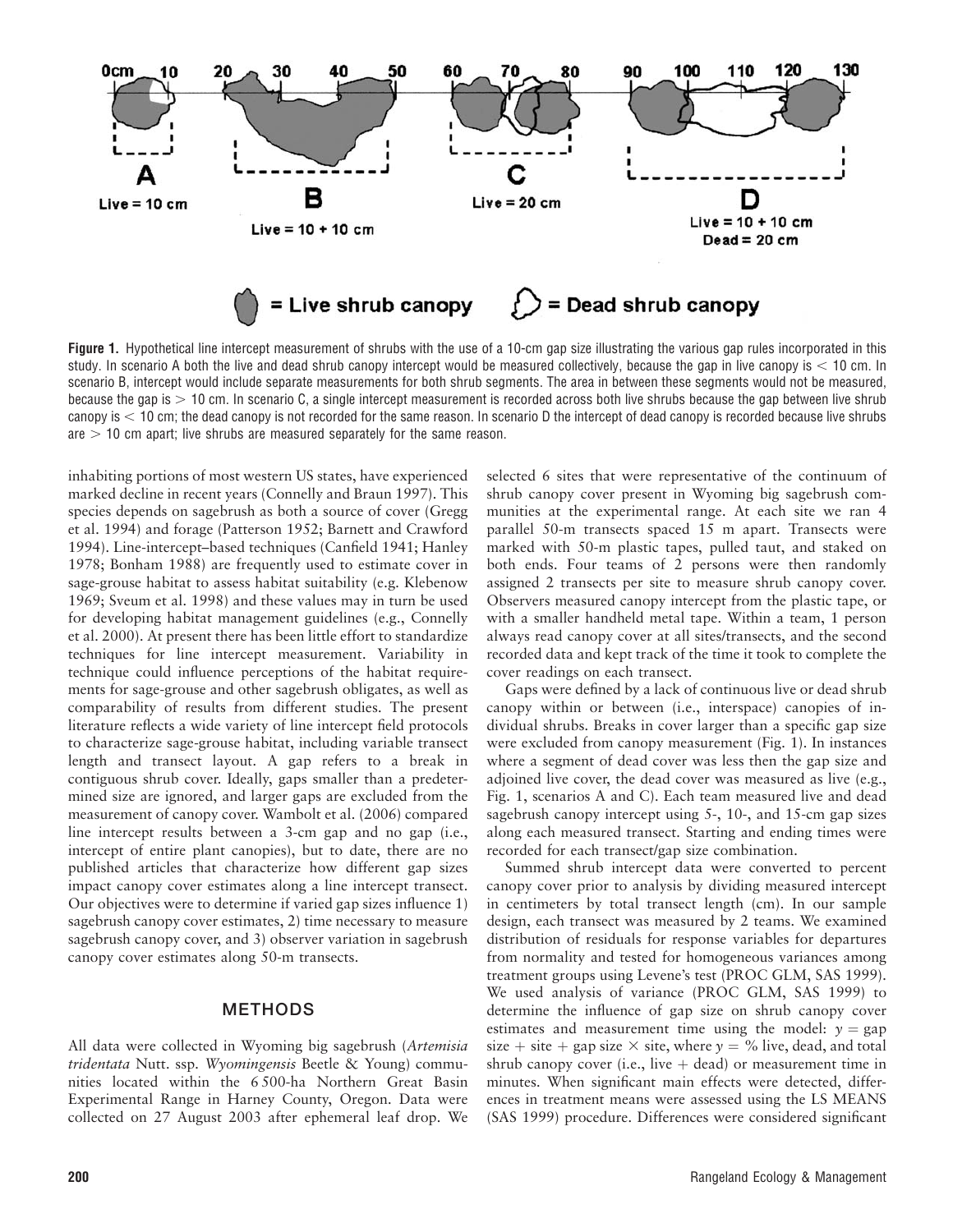at  $\alpha = 0.05$ . Canopy cover values for sites were derived by averaging across transects within site, observers, and gap sizes. Cover values and measurement times for gap sizes were averaged across sites and observers. We indexed amongobserver variability in cover estimates by averaging the 2 estimates of total sagebrush cover within a gap size (i.e., each transect was measured by 2 teams), and dividing the difference between these estimates by the mean value; the result was expressed in percent format. All means are reported with the associated standard error.

#### RESULTS

Data for all response variables did not exhibit large departures from normal distribution, and variances were homogeneous  $(P > 0.05)$  among treatment groups. Total sagebrush canopy cover ranged from 15% to 22% across sites. Percent live  $(P < 0.001)$ , dead  $(P = 0.003)$  and total  $(P < 0.001)$  canopy cover values varied among sites. Live canopy cover was about 3 times greater than dead at most sites. Transect measurement time was similar for 10- and 15-cm gap sizes and was longest for the 5-cm gap size ( $P < 0.001$ , Fig. 2A); values ranged from 4.1 ( $\pm$ 0.2) minutes for a 15-cm gap to 5.6 ( $\pm$ 0.3) minutes for a 5-cm gap. Gap size influenced estimates of percent live  $(P < 0.001)$  and dead  $(P = 0.015)$  shrub canopy cover (Fig. 2B) and 2C), but not total shrub canopy cover ( $P = 0.270$ , Fig. 2D). Live canopy cover estimates increased from 12.1% to 14.5% with increasing gap size; conversely dead cover estimates decreased from 4.4% to 3.2% with increasing gap size. Among-observer variability in cover estimates was highest with a 10-cm gap  $(12.5\% \pm 1.9)$  as compared to the 5- $(8.5\% \pm 1.3)$  and 15-cm  $(9.0\% \pm 1.7)$  gap sizes.

## **DISCUSSION**

The range of sagebrush canopy cover values at our sites is within that reported by others for Wyoming big sagebrush communities in eastern Oregon (Davies 2005). Although we did find differences in live and dead canopy cover estimates among gap sizes, the magnitude of differences (2.4% and 1.3% difference for live and dead cover, respectively) would likely not impact assessments of vegetation status relative to broad management objectives. Our data suggest that variation due to gap size is similar to among-observer error. However, for research purposes, or when determining compliance with management guidelines (e.g., cover requirements for wildlife species), a difference of over 2% live canopy cover among gap sizes may be sufficient to warrant concern. In these cases, gap size should be clearly defined in measurement procedures and the initial gap size retained in future measurements. In addition to the size of gap used, rules for deciding gaps may affect canopy measurements. Rules should specify if gaps apply to both individual shrub canopies and interspaces, and under what circumstances gaps are associated with live or dead aerial cover. Further, standardizing gap sizes will enhance comparability of canopy cover estimates among various studies.

The inverse behavior of live and dead canopy cover estimates with increasing gap size (i.e., live cover increased and dead cover decreased) is related to the fact that our gap



Figure 2. The effects of gap size on A, time per transect; and B, percent live; C, dead; and D, total sagebrush canopy cover for Wyoming big sagebrush communities in southeastern Oregon. Values within panels for bars without common letters are different at  $\alpha = 0.05$ . Bars represent averages across sites and observers. Error bars are  $\pm$  1 standard error.

sizes were primarily defined by the absence of live cover. For example, if a 6-cm patch of dead canopy was present within an otherwise contiguous live canopy, that dead patch would be measured separately with the use of a 5-cm gap, but would be included in the measurement of live canopy with a 10- or 15-cm gap (see Fig. 1). We also found that among-observer variability in cover estimates was highest with an ''intermediate'' gap size. This trend may have been related to greater difficulty in recognizing an intermediate gap size relative to larger or smaller gap sizes.

### MANAGEMENT IMPLICATIONS

In summary, growing concern over sagebrush habitats has increased the need for accurate measures of sagebrush cover (Crawford et al. 2004). Our results indicate that variable gap size (from 5 to 15 cm) is not a major source of variation in total sagebrush canopy cover estimates with the use of the line intercept technique. Intermediate gap sizes (e.g., 10- vs. 5- or 15-cm gap) may generate higher among-observer variability in cover estimates. Although monitoring efforts using 5-, 10-, or 15-cm gaps should be generally comparable for measurement of total sagebrush canopy cover, live and dead sagebrush cover estimates were affected by gap size in our study, suggesting that a specific gap size be set and maintained throughout data collection efforts. The impetus for this study was sage-grouse; however, our general findings may have applicability to measurement of other shrub species [e.g., bitterbrush (Purshia